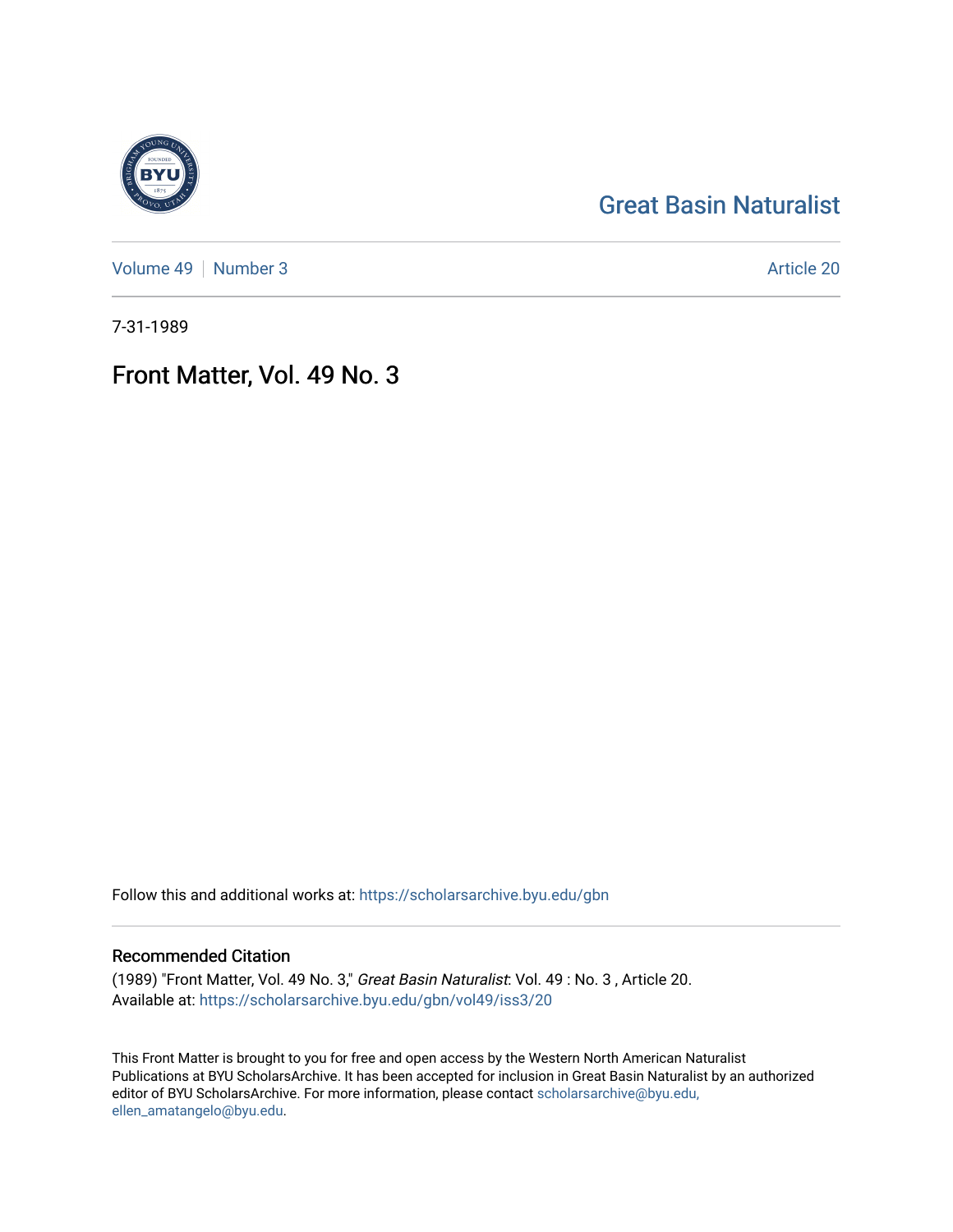# $\sim$   $\circ$ fHE GREAT BASIN NATURALIST